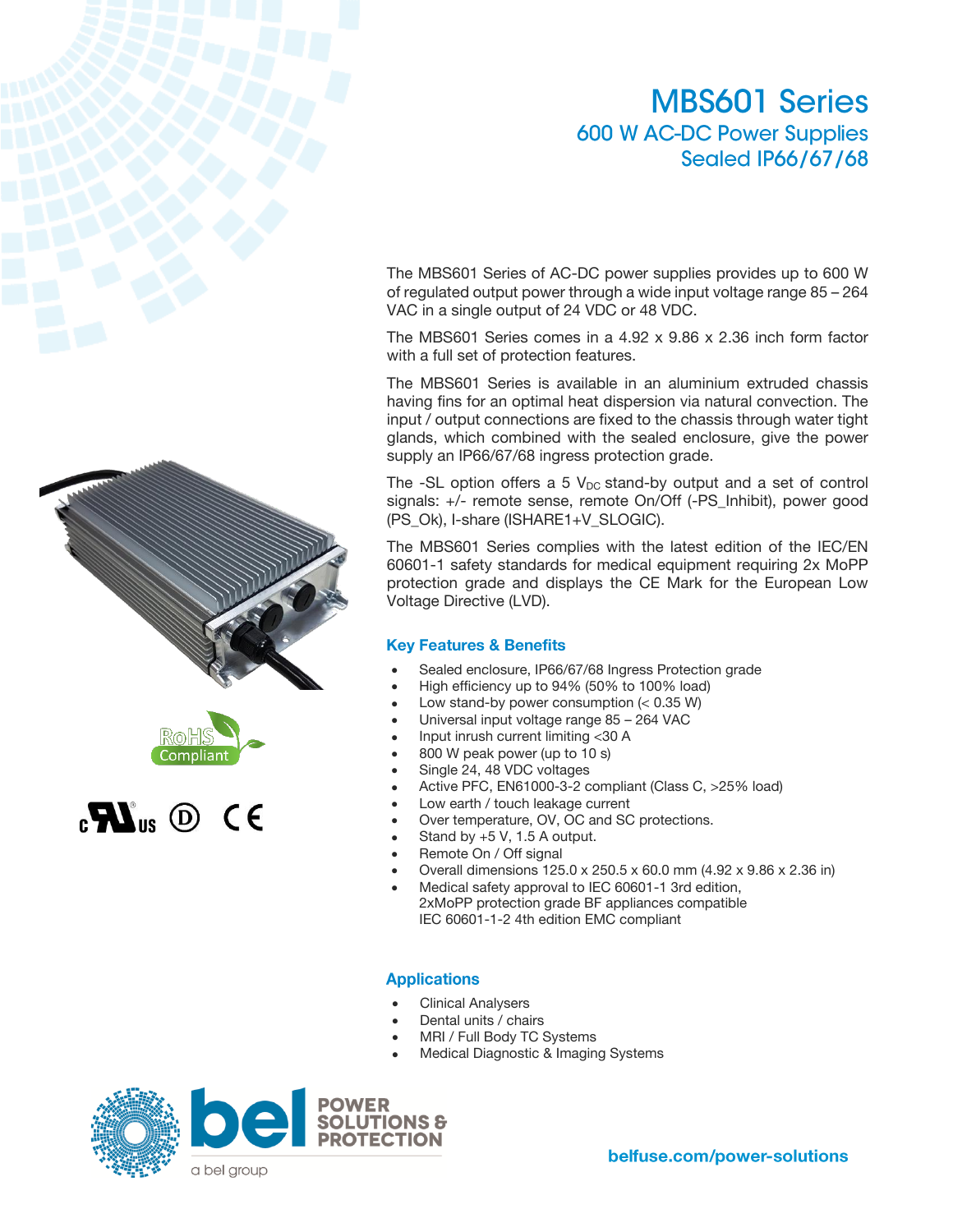# <sup>2</sup> MBS601 Series

# 1. MODEL SELECTION

| <b>MODEL NUMBER</b> | <b>PACKAGE &amp; COOLING</b>                                     | <b>INPUT VOLTAGE</b><br><b>RANGE</b><br>[VAC] | <b>NOM. OUTPUT</b><br><b>VOLTAGE</b><br>[VDC] | <b>MAX. OUTPUT</b><br><b>POWER</b><br>[W] | <b>MAX. OUTPUT</b><br><b>CURRENT</b><br>[A] | <b>DIMENSIONS</b>                   |
|---------------------|------------------------------------------------------------------|-----------------------------------------------|-----------------------------------------------|-------------------------------------------|---------------------------------------------|-------------------------------------|
| MBS601-1T24         | Sealed Chassis<br><b>Natural Convection</b>                      | $85 - 305$                                    | 24                                            | 600                                       | 25                                          |                                     |
| MBS601-1T24-SL      | Sealed Chassis<br><b>Natural Convection</b><br>+ Control Signals | $85 - 305$                                    | 24                                            | 600                                       | 25                                          | $125.0 \times 250.5 \times 60.0$ mm |
| MBS601-1T48         | Sealed Chassis<br>Natural Convection                             | $85 - 305$                                    | 48                                            | 600                                       | 12.5                                        | $4.92 \times 9.86 \times 2.36$ in   |
| MBS601-1T48-SL      | Sealed Chassis<br><b>Natural Convection</b><br>+ Control Signals | $85 - 305$                                    | 48                                            | 600                                       | 12.5                                        |                                     |

# 2. INPUT SPECIFICATIONS

| <b>PARAMETER</b>                                    | <b>DESCRIPTION / CONDITION</b>                                                                                                 |                                                                               | <b>MIN</b>               | <b>NOM</b>                             | <b>MAX</b>                  | <b>UNIT</b>            |
|-----------------------------------------------------|--------------------------------------------------------------------------------------------------------------------------------|-------------------------------------------------------------------------------|--------------------------|----------------------------------------|-----------------------------|------------------------|
| <b>AC Input Voltage</b>                             | MoPP grade<br>MoOP grade                                                                                                       |                                                                               | 85<br>85                 | 100-240<br>100-277                     | 264<br>305                  | <b>V<sub>RMS</sub></b> |
|                                                     | PS starts and operates at 85 V <sub>AC</sub> at all load conditions                                                            |                                                                               |                          |                                        |                             |                        |
| DC Input Voltage                                    | Built in fuses has been safety certified up to 250 V <sub>DC</sub> .<br>external fuse protection.                              | Operating the MBS601 above that limit up to 300 $V_{DC}$ does require an      | 170                      |                                        | 300                         | $V_{DC}$               |
| Input Frequency                                     | 440 Hz with reduced PFC and output power rating.<br>Consult factory for details.                                               |                                                                               | 47                       | 50/60                                  | 63                          | Hz                     |
| Input Current                                       | RMS at 180 VAC, maximum load, 50 / 60 Hz<br>RMS at 85 VAC, maximum load, 50 / 60 Hz                                            |                                                                               |                          |                                        | 4.0<br>8.5                  | A                      |
| Inrush Current                                      | Cold start, 25 °C ambient, full load                                                                                           | <b>115 VAC</b><br>230 VAC                                                     |                          | $\overline{a}$                         | 20<br>30                    | Α                      |
| Fusing                                              | High breaking, 10 A, 250 V on each AC lines.                                                                                   |                                                                               | $\overline{\phantom{a}}$ | $\overline{\phantom{a}}$               | 10                          | $\overline{A}$         |
| Efficiency                                          | At 115 VAC                                                                                                                     | 20% rated load<br>50% rated load<br>100% rated load                           | 89<br>93<br>92           |                                        |                             | %                      |
|                                                     | At 230 / 264 VAC                                                                                                               | 20% rated load<br>50% rated load<br>100% rated load                           | 90<br>94<br>94           |                                        |                             |                        |
| Input Power Consumption                             | Power on, 115 VAC, no load<br>Power on, 230 VAC, no load<br>Stand by, 115, 230 VAC, no load                                    |                                                                               |                          |                                        | 5<br>$\overline{4}$<br>0.35 | W                      |
| Power Factor                                        |                                                                                                                                | From 50 to 100% of rated load, 230, 115 $V_{AC}$ , 50 / 60 Hz input voltages. | 0.90                     | $\overline{a}$                         | $\overline{a}$              |                        |
| <b>THDi</b>                                         | From 50 to 100% rated load, 115, 230, 264 VAC 50 / 60 Hz.                                                                      |                                                                               | $\overline{\phantom{a}}$ | $\overline{\phantom{0}}$               | 20                          | %                      |
| Harmonic Current<br><b>Fluctuations and Flicker</b> | Complies with EN 61000-3-2 at 230 VAC, 50/60 Hz, Class A, D.<br>Complies with EN 61000-3-3 at nominal voltages and full load.  | Complies with EN 61000-3-2 Class C at 230 VAC, 50/60 Hz, >150 W load.         |                          |                                        |                             |                        |
| Earth Leakage Current                               | Normal conditions<br>115 V <sub>RMS</sub> , 60 Hz<br>230 V <sub>RMS</sub> , 50 Hz<br>264 V <sub>RMS</sub> , 60 Hz (worst case) |                                                                               |                          | 170<br>290<br>$\overline{\phantom{a}}$ | 460                         | μA                     |

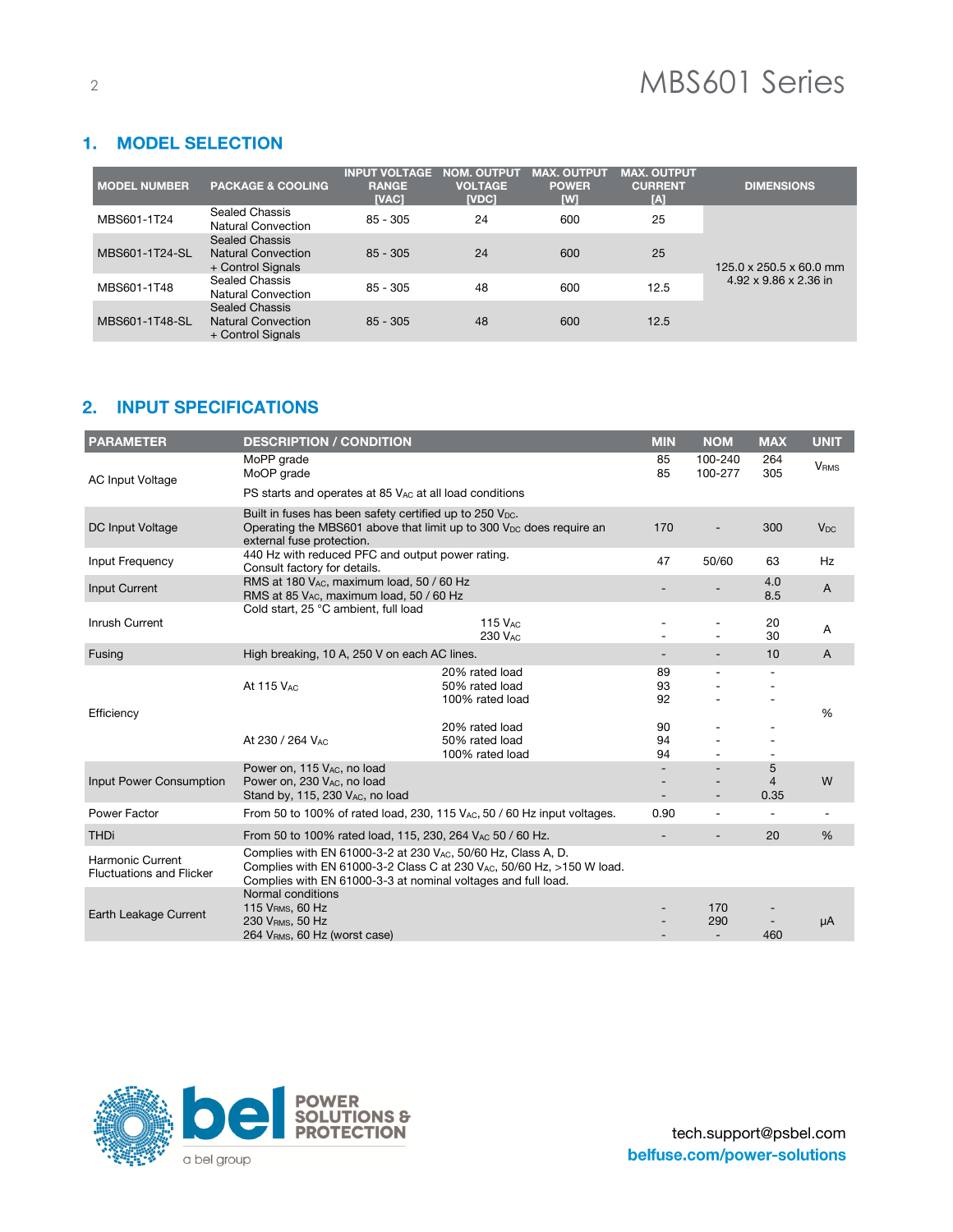#### 3. **OUTPUT SPECIFICATIONS**

| <b>PARAMETER</b>                                                                                 | <b>DESCRIPTION / CONDITION</b>                                                                                                                                              |                                   | <b>MIN</b>               | <b>NOM</b>                                           | <b>MAX</b>               | <b>UNIT</b>      |
|--------------------------------------------------------------------------------------------------|-----------------------------------------------------------------------------------------------------------------------------------------------------------------------------|-----------------------------------|--------------------------|------------------------------------------------------|--------------------------|------------------|
| V1 Output Voltages                                                                               | $\pm 0.5\%$ set point accuracy<br>RS+ closed on +V1, RS- closed on V1 RTN, at 20% load (option<br>SL).                                                                      |                                   |                          | 24<br>48                                             |                          | V                |
| V1 Output Power Rating *                                                                         | Convection cooling (Refer to the de-rating curves below)<br>Peak (less than 10 s, after P OK high)                                                                          |                                   |                          |                                                      | 600<br>800               | W                |
| V1 Output Current *                                                                              |                                                                                                                                                                             | $V1:24$ $Vpc$<br>$V1:48V_{DC}$    |                          |                                                      | 25.0<br>12.5             | A                |
| V1 Voltage Adjustment Range                                                                      | Manually by push up and down buttons                                                                                                                                        |                                   | $\overline{\phantom{a}}$ | ±5                                                   | $\overline{\phantom{a}}$ | %V1              |
| V1 Line Regulation                                                                               | $V_{AC}$ : 85 - 264 $V_{BMS}$                                                                                                                                               |                                   |                          | $\overline{\phantom{a}}$                             | ±0.1                     | %V1              |
| V1 Load-Line-Cross Regulation                                                                    | VAC: $85 - 264$ VRMs; $11:0 - 100\%$                                                                                                                                        |                                   |                          |                                                      | ±2                       | %V1              |
| V1 Ripple and Noise                                                                              | Rated load, Peak-to-peak, 20 MHz BW.<br>(100 nF ceramic, 10 µF tantalum at load)                                                                                            |                                   |                          |                                                      | $\mathbf{1}$             | %V1              |
| <b>Transient Response:</b><br>$V1.5V_{SB}$<br><b>Voltage Deviation</b>                           | 25% load changes at 1 A/µs<br>24 V at 1000 µF load / lout > 2.5 A<br>48 V at 560 µF load / lour > 1.25 A<br>5 V <sub>SB</sub> at 560 µF load / lout > 0.1 A                 |                                   |                          |                                                      | ±5                       | %V1<br>$%V_{SB}$ |
| V1 Start-up Rise Time                                                                            | 85 <v<sub>IN&lt;264, any load conditions.</v<sub>                                                                                                                           |                                   | 10                       | $\overline{a}$                                       | 100                      | ms               |
| V1 Hold-up Time                                                                                  | At nominal V <sub>IN</sub> , full load                                                                                                                                      |                                   | 16                       | $\overline{a}$                                       | -                        | ms               |
| V1 Current Sharing Accuracy                                                                      | Two units in parallel at I1 rated load.<br>VS-Logic and I-Share signals connected together.<br>RS <sup>+</sup> , RS <sup>-</sup> signals connected together and to the load |                                   | 45.5                     | $\overline{\phantom{a}}$                             | 54.5                     | %11              |
| Start-up Delay                                                                                   | V1 in regulation after de-asserting PS_Inhibit<br>V1 in regulation after AC is applied (worst case: $85 V_{AC}$ )                                                           |                                   |                          |                                                      | 450<br>2050              | ms               |
| Turn-on Overshoot                                                                                | 5V <sub>SB</sub> in regulation after AC is applied (worst case: 85 VAC)                                                                                                     |                                   |                          | $\overline{\phantom{a}}$                             | 1500<br>10<br>10         | %V1<br>$%V_{SB}$ |
| Minimum Load                                                                                     | $V1.5V_{SB}$                                                                                                                                                                |                                   | $\mathbf{0}$             | $\overline{\phantom{a}}$                             | $\overline{\phantom{0}}$ | $\overline{A}$   |
| Maximum Load Capacitance                                                                         |                                                                                                                                                                             | $V1:24$ $V_{DC}$<br>$V1:48V_{DC}$ |                          | $\overline{\phantom{a}}$<br>$\overline{\phantom{a}}$ | 16000<br>8000            | μF               |
| 5 V <sub>SB</sub> Output Voltage                                                                 | ±3% set point accuracy, 20% load.                                                                                                                                           |                                   |                          | 5                                                    | $\overline{\phantom{0}}$ | V                |
| 5 V <sub>SB</sub> Output Current                                                                 |                                                                                                                                                                             |                                   |                          | $\overline{a}$                                       | 1.5                      | A                |
| 5 $V_{SB}$ Load-Line-Cross Regulation $V_{AC}$ : 85 – 264 $V_{RMS}$ ; I <sub>SB</sub> : 0 – 100% |                                                                                                                                                                             |                                   |                          |                                                      | ±5                       | $%V_{SB}$        |

\* Rated currents and combined power are referred to 55 °C ambient and VAC ≥ 180 VRMS.





Figure 1. Mounting Orientation





**Asia-Pacific** +86 755 298 85888 **Europe, Middle East** +353 61 225 977

**North America** +1 408 785 5200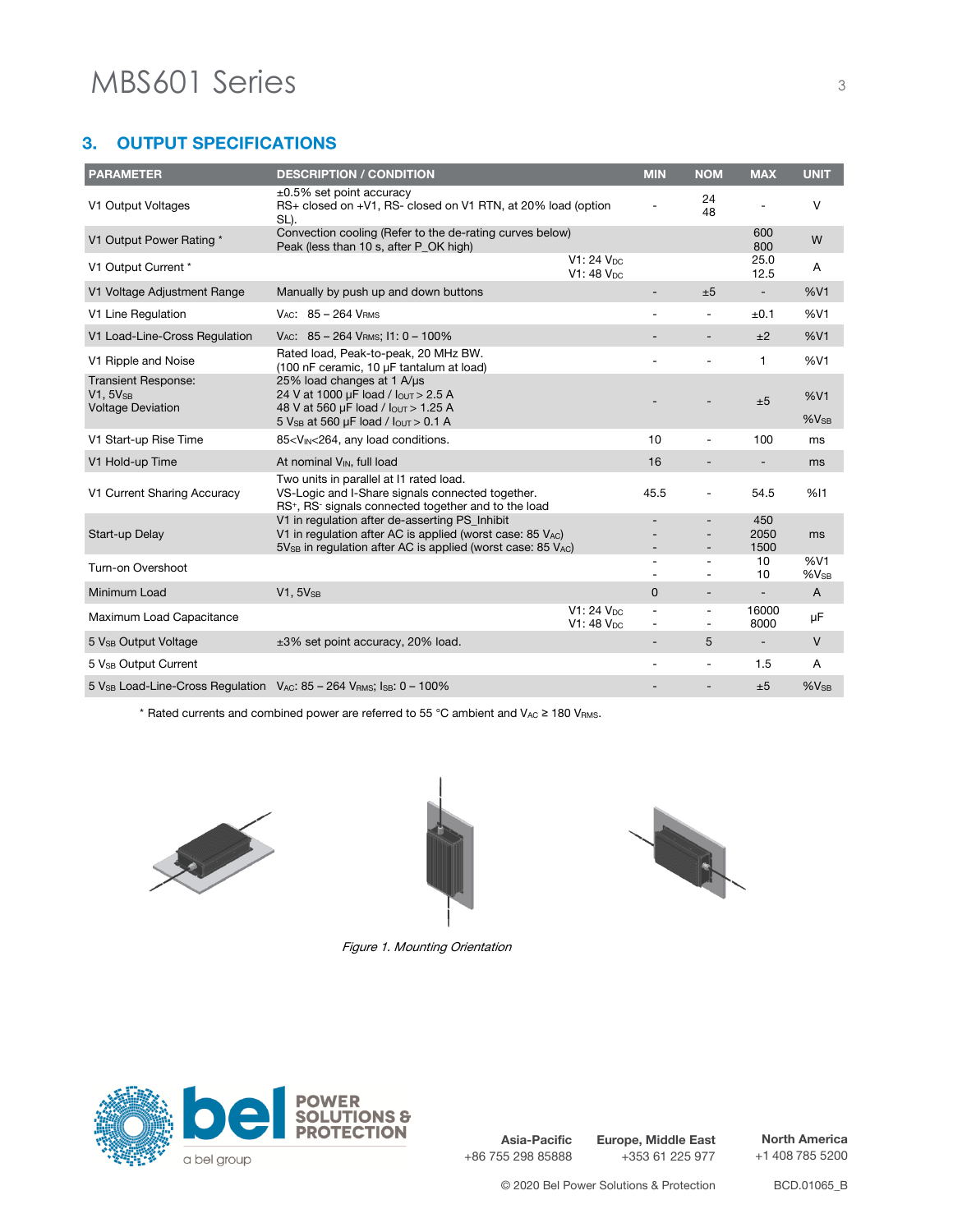## **3.1 OUTPUT POWER DE-RATING CURVES**



Figure 2. Power Derating Curves of MBS601 Series V1 P<sub>OUT</sub> to TAMB

Note: The de-rating curves are effective regardless mounting orientation

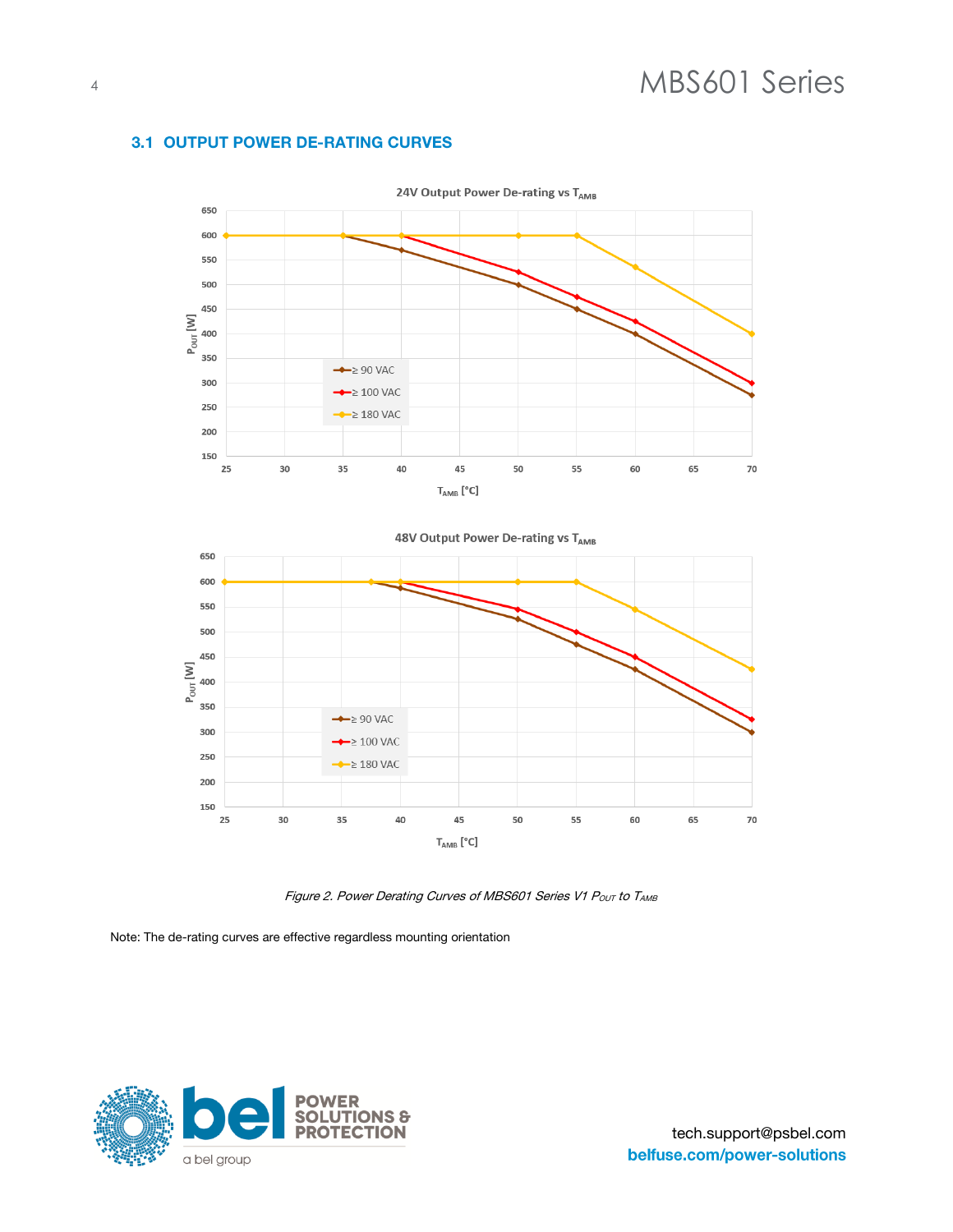#### **SIGNALS, CONTROLS & TIMING SPECIFICATIONS** 4.

Base signals and controls are accessible from signal connector P204.

| SIGNAL           | <b>DESCRIPTION / CONDITION</b>                   | <b>MIN</b>               | <b>NOM</b>               | <b>MAX</b>               | <b>UNIT</b> |
|------------------|--------------------------------------------------|--------------------------|--------------------------|--------------------------|-------------|
| -PS Inhibit      | Active low. Input low voltage                    | $\overline{0}$           | $\overline{\phantom{a}}$ | 1.5                      | V           |
|                  | Input high voltage $(l_{IN} = 300 \mu A)$        | 3.5                      | $\overline{\phantom{0}}$ | 5.5                      | ٧           |
|                  | V1 disabled when -PS_Inhibit is pulled low       |                          |                          |                          |             |
|                  | 5V <sub>SB</sub> not affected by -PS Inhibit     |                          |                          |                          |             |
|                  | V1 enabled when -PS_Inhibit is floating or high  |                          |                          |                          |             |
| $P_{.}OK*$       | Logic level low (<10 mA sinking)                 | $\overline{\phantom{a}}$ | $\overline{\phantom{a}}$ | 0.7                      | v           |
|                  | Logic level high (100 µA sourcing)               | 2.4                      | $\overline{\phantom{a}}$ | 5.5                      | V           |
|                  | Low to high time after V1 in regulation          | 40                       | $\overline{\phantom{a}}$ | 350                      | ms          |
|                  | Power down warning time                          |                          | $\overline{\phantom{0}}$ | $\overline{\phantom{a}}$ | ms          |
| $5V_{SB}$ Output | Active and in regulation after a $85 is applied$ | $\overline{\phantom{a}}$ | $\overline{\phantom{a}}$ | 1500                     | ms          |
|                  | 5V <sub>SB</sub> not affected by PS Inhibit      |                          |                          |                          |             |

\* When V1 is On, a P\_OK low may indicates V1 under voltage condition. When two MBS601 operate in parallel, P\_OK low in one unit indicates that it is not sharing the expected amount of current (current sharing fault). A 10 kΩ internal pull up to 5VSB is used; do not add any other external pull up.

### **AC/DC INPUT OFF-TO-ON AND ON-TO-OFF TIMINGS**



AC Off – POWER OK low  $T6 \ge 15$  ms  $AC\_On - 5V_{SB}$  turn on time T7  $\leq 1.5$  s



**Asia-Pacific** +86 755 298 85888 **Europe, Middle East** +353 61 225 977

**North America** +1 408 785 5200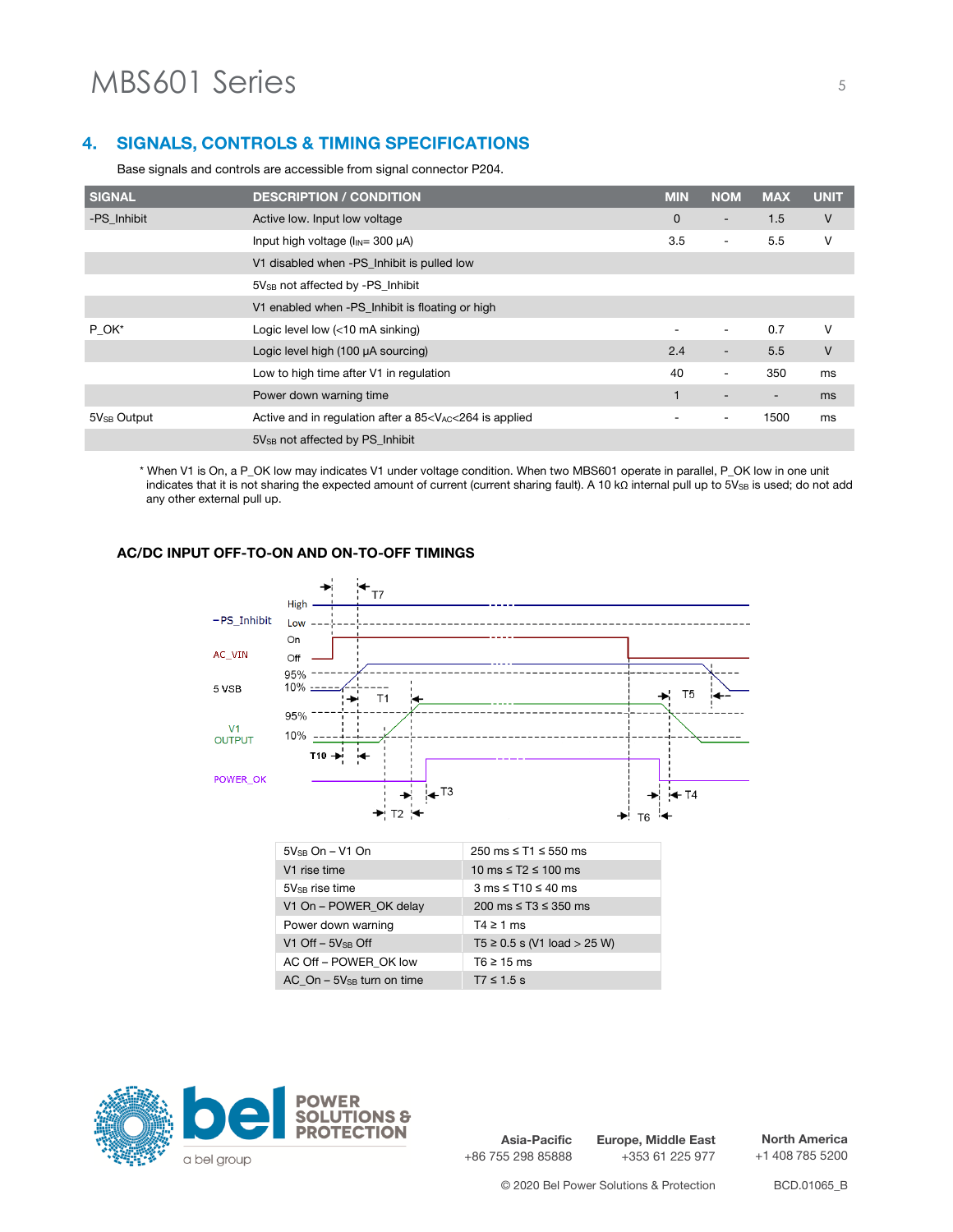

### **PS\_INHIBIT OFF-TO-ON AND ON-TO-OFF TIMINGS**

### 5. PROTECTION SPECIFICATIONS

| <b>PARAMETER</b>                        | <b>DESCRIPTION / CONDITION</b>                                                                                                                            | <b>MIN</b>        | <b>NOM</b>                                                                       | <b>MAX</b>               | <b>UNIT</b>                                    |
|-----------------------------------------|-----------------------------------------------------------------------------------------------------------------------------------------------------------|-------------------|----------------------------------------------------------------------------------|--------------------------|------------------------------------------------|
| Input Under Voltage                     | Auto-recovering                                                                                                                                           | 58                | 75                                                                               | 82                       | <b>V<sub>AC</sub></b>                          |
| Input Fuse                              | High breaking, 10 A, 250 V on L and L1.                                                                                                                   |                   | $\overline{\phantom{a}}$                                                         | 10                       | $\overline{A}$                                 |
| Over Current                            | At nominal input voltages<br>V1: Hiccup mode, auto-recovering (>10 s)<br>V1: Hiccup mode, auto-recovering (<10 s)<br>5 VsB: Hiccup mode, auto-recovering: | 108<br>135<br>1.6 | $\overline{\phantom{a}}$<br>$\overline{\phantom{a}}$<br>$\overline{\phantom{0}}$ | 132<br>163<br>3.6        | $%$ 11 Rated<br>$%$ 11 $_{\rm Rated}$<br>A     |
| <b>Short Circuit</b>                    | At nominal input voltages<br>V1: Hiccup mode, auto-recovering.<br>5V <sub>SB</sub> : Hiccup mode, auto-recovering.                                        |                   |                                                                                  |                          |                                                |
| Over Voltage                            | V1, Power shut down, latch off.<br>5V <sub>SB</sub> , Hiccup mode, auto-recovering.                                                                       | 120               | $\overline{\phantom{a}}$                                                         | 145<br>150               | %V <sub>NOM</sub>                              |
| Over Temperature<br>(on primary stage)  | Shut down, latch off.                                                                                                                                     |                   |                                                                                  |                          | $^{\circ}C$                                    |
| Over Temperature<br>(on secondary side) | Hiccup mode, auto-recovering.                                                                                                                             |                   |                                                                                  |                          | $^{\circ}C$                                    |
| Isolation: Primary-to-Secondary         | Reinforced (2x MoPP)                                                                                                                                      | 5660<br>4000      | $\overline{a}$                                                                   |                          | <b>V<sub>DC</sub></b><br><b>V<sub>AC</sub></b> |
| Isolation: Input-to-Earth               | Basic (1x MoPP)<br>Production tested at 2121 V <sub>DC</sub>                                                                                              | 2121<br>1500      | $\overline{\phantom{0}}$                                                         | $\overline{\phantom{a}}$ | $V_{DC}$<br><b>V<sub>AC</sub></b>              |
| <b>Isolation: V1-to-5V</b> SB           | <b>Basic</b>                                                                                                                                              | 100               | $\overline{\phantom{a}}$                                                         | $\overline{\phantom{a}}$ | <b>V<sub>AC</sub></b>                          |
| Isolation: Output-to-Earth              | Basic (1x MoPP)                                                                                                                                           | 1500              | $\overline{\phantom{a}}$                                                         | $\overline{\phantom{a}}$ | <b>V<sub>AC</sub></b>                          |
| <b>Equipment Protection Class</b>       | Class I, compatible with BF (Body Floating) ME (Medical Equipment)                                                                                        |                   |                                                                                  |                          |                                                |

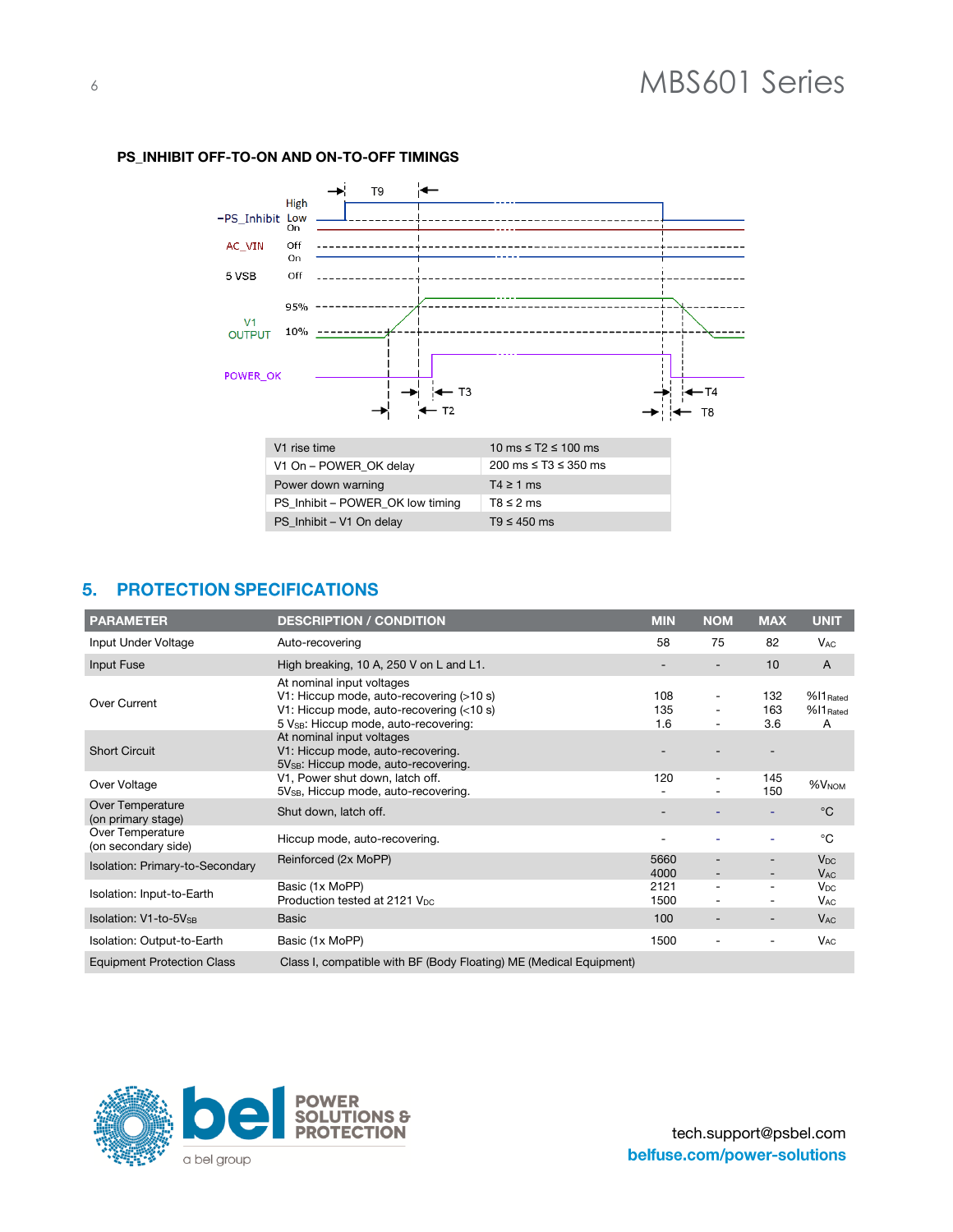# MBS601 Series 7

## **6. ENVIRONMENTAL SPECIFICATIONS**

| <b>PARAMETER</b>                                         | <b>DESCRIPTION / CONDITION</b>                                                                                                                                                                                                                                      | <b>MIN</b> | <b>NOM</b>               | <b>MAX</b>   | <b>UNIT</b> |
|----------------------------------------------------------|---------------------------------------------------------------------------------------------------------------------------------------------------------------------------------------------------------------------------------------------------------------------|------------|--------------------------|--------------|-------------|
| Operating Temperature Range                              | No de-rating up to 55 $\degree$ C, at $\geq$ 180 V <sub>AC</sub>                                                                                                                                                                                                    | $-30$      | $\overline{\phantom{0}}$ | 55           | °C          |
| Operating Temperature Range<br>with Derating             | See derating curves and conditions in the Output Specifications<br>section                                                                                                                                                                                          |            |                          | 70           | °C          |
| Storage Temperature<br><b>Transportation Temperature</b> | As per IEC/EN 60721-3-1 Class 1K4<br>As per IEC/EN 60721-3-2 Class 2K4                                                                                                                                                                                              | $-40$      |                          | 85           | °C          |
| Humidity                                                 | RH, Non-condensing Operating.<br>Non-operating                                                                                                                                                                                                                      |            |                          | 90<br>95     | %<br>%      |
| <b>Operating Altitude</b>                                | Medical grade MoPP (100-240 $V_{AC}$ , 50/60 Hz)<br>Medical grade MoOP (100-277 VAC, 50/60 Hz)                                                                                                                                                                      |            |                          | 4000<br>5000 | m           |
| Shock                                                    | EN 60068-2-27<br>Half sine, 30 g, 18 ms, 3 axes, 6x each (3 positive and 3 negative).<br>Operating:<br>Half sine, 50 g, 11 ms, 3 axes, 6x each (3 positive and 3 negative).<br>Non-Operating:                                                                       |            |                          |              |             |
| Vibration                                                | EN 60068-2-64<br>Sine, 10 - 500 Hz, 1 g, 3 axes, 1 oct/min., 60 min.<br>Operating:<br>Random, $5 - 500$ Hz, 0.02 $g^2$ /Hz, 1 g <sub>RMS</sub> , 3 axes, 30 min.<br>Non-Operating: $5 - 500$ Hz, 2.46 g <sub>RMS</sub> (0.0122 g <sup>2</sup> /Hz), 3 axes, 30 min. |            |                          |              |             |
| <b>MTBF</b>                                              | Full Load, 40 °C ambient<br>80% Duty cycle, Telcordia SR-332 Issue 2                                                                                                                                                                                                | 200000     | $\overline{\phantom{a}}$ |              | Hours       |
| Useful Life                                              | Nominal V <sub>IN</sub> , 80% load, 40 °C ambient (IPC9592)                                                                                                                                                                                                         |            | 10                       |              | Years       |

# 7. ELECTROMAGNETIC COMPATIBILITY (EMC) - EMISSIONS

| <b>PARAMETER</b>                   | <b>DESCRIPTION / CONDITION</b>                                                                                                            | <b>STANDARD</b>                                         | <b>PERFORMANCE</b><br><b>CLASS</b> |
|------------------------------------|-------------------------------------------------------------------------------------------------------------------------------------------|---------------------------------------------------------|------------------------------------|
| Conducted                          | 115, 230, 277 V <sub>RMS</sub> , Maximum load                                                                                             | EN 55011 (ISM)<br>EN 60601-1-2 (Medical)<br>FCC Part 15 | B                                  |
| Radiated                           | The "SL" variant compliance to the Class B is<br>conditioned by the use of a common ground plane<br>between the power supply and its load | EN 55011 (ISM)<br>EN 60601-1-2 (Medical)<br>FCC Part 15 | B                                  |
| Line Voltage Fluctuation & Flicker | At 20%, 50% and 100% maximum load<br>Nominal input voltages                                                                               | EN 61000-3-3                                            |                                    |
| Harmonic Current Emission          | 230 VAC input voltage, 50 / 60 Hz<br>230 VAC 50 / 60 Hz, >150 W load                                                                      | EN 61000-3-2<br>EN 61000-3-2                            | A, D<br>C                          |

# 8. ELECTROMAGNETIC COMPATIBILITY (EMC) - IMMUNITY

| <b>PARAMETER</b>        | <b>DESCRIPTION / CONDITION</b>                                     |                                                                                                                                                       | <b>STANDARD</b>                                                  | <b>TEST LEVEL</b> | <b>CRITERIA</b>                                      |
|-------------------------|--------------------------------------------------------------------|-------------------------------------------------------------------------------------------------------------------------------------------------------|------------------------------------------------------------------|-------------------|------------------------------------------------------|
|                         |                                                                    | Reference standard for the medical version                                                                                                            | EN 60601-1-2, $4th$ edition                                      |                   |                                                      |
| <b>ESD</b>              | 15 kV air discharge, 8 kV contact,<br>at any point of the system.  |                                                                                                                                                       | EN 61000-4-2                                                     | 4                 | A                                                    |
| <b>Radiated Field</b>   |                                                                    | 10 V/m, 20-2700 MHz, 1 KHz, 80% AM.                                                                                                                   | EN 61000-4-3                                                     | 3                 | $\overline{A}$                                       |
| Electric Fast Transient | $\pm$ 2 kV on AC power port for 1 minute                           |                                                                                                                                                       | EN 61000-4-4                                                     | 3                 | Α                                                    |
| Surge                   | $\pm$ 2 kV line to line; $\pm$ 4 kV line to earth on AC power port |                                                                                                                                                       | EN 61000-4-5                                                     | 4                 | A                                                    |
| Conducted RF Immunity   |                                                                    | 10 VRMS, 0.15-80 MHz, 1 kHz, 80% AM                                                                                                                   | EN 61000-4-6                                                     | 3                 | A                                                    |
| Dips and Interruptions  | $200 - 277$ V <sub>AC</sub> :                                      | Drop-out to 0% for 10 ms<br>Dip to $40\%$ for 5 cycles $(100 \text{ ms})$<br>Dip to $70\%$ for 25 cycles $(500 \text{ ms})$<br>Drop-out to 0% for 5 s | EN61000-4-11<br>EN61000-4-11<br>EN61000-4-11<br>EN61000-4-11     |                   | A<br>A<br>$\overline{A}$<br>B                        |
|                         | $100 - 127$ V <sub>AC</sub> :                                      | Drop-out to 0% for 10 ms<br>Dip to 40% for 5 cycles (100 ms)<br>Dip to 70% for 25 cycles (500 ms)<br>Drop-out to 0% for 5 s                           | EN 61000-4-11<br>EN 61000-4-11<br>EN 61000-4-11<br>EN 61000-4-11 |                   | A<br>A (derate to 150 W)<br>A (derate to 400 W)<br>B |



**Asia-Pacific** +86 755 298 85888 **Europe, Middle East** +353 61 225 977

**North America** +1 408 785 5200

© 2020 Bel Power Solutions & Protection BCD.01065\_B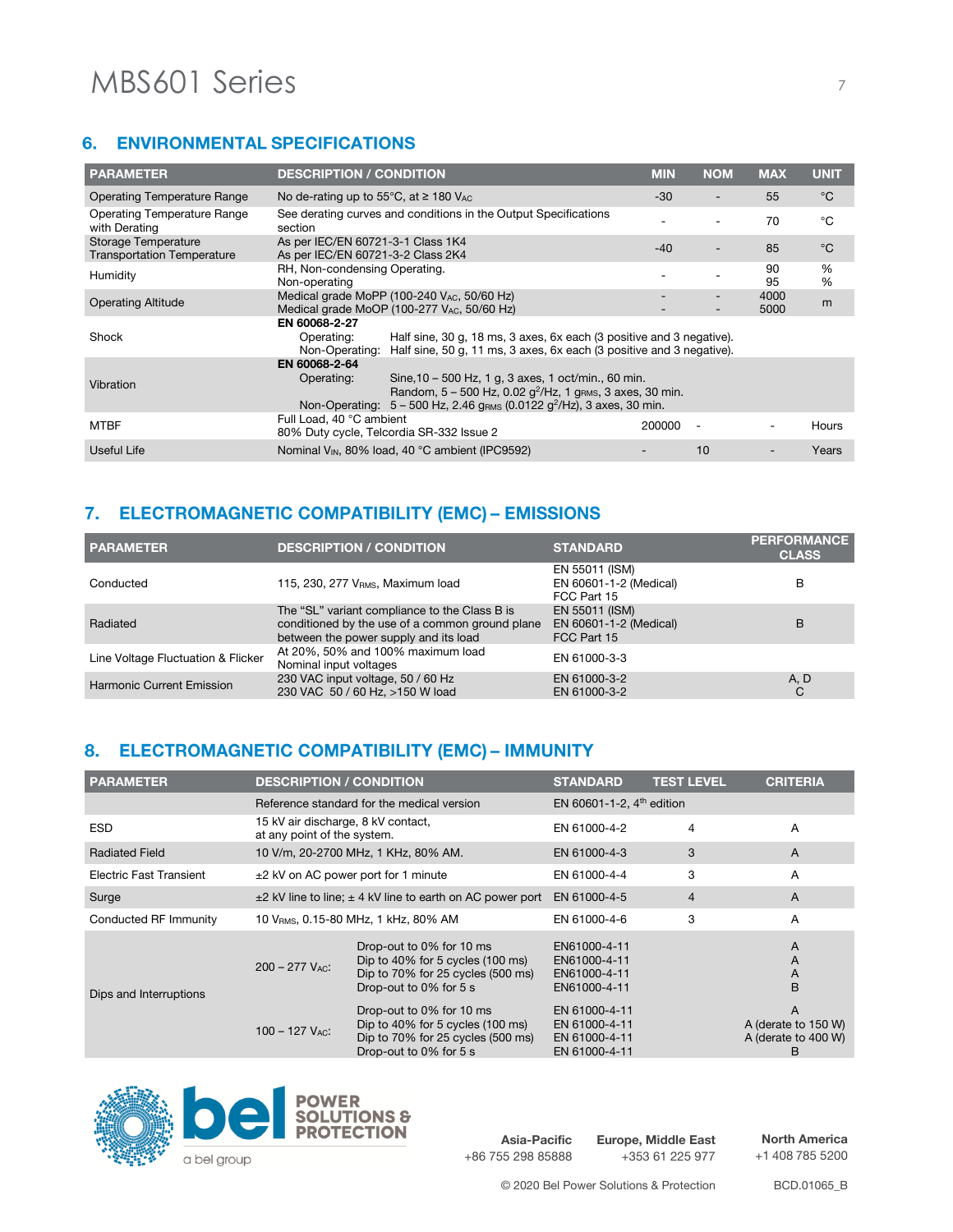#### **SAFETY AGENCIES APPROVALS**  $9.$

| <b>CERTIFICATION BODY SAFETY STANDARDS</b>  |                                                                                                    | <b>CATEGORY</b> |
|---------------------------------------------|----------------------------------------------------------------------------------------------------|-----------------|
| CSA / UL                                    | CSA C22.2 No.60601-1, ANSI/AAMI ES60601-1 3rd edition + A1<br>Including Risk Management Assessment | Medical         |
| <b>IEC IECEE</b><br><b>CB</b> Certification | IEC/EN 60601-1 3rd edition+A1<br>Including Risk Management Assessment                              | Medical         |
|                                             | Directive 93/42/CEE: Safety Requirement of the Medical Device                                      | Medical         |
| <b>CE</b>                                   | Directive 2014/30/EU: Electromagnetic Compatibility (EMC)                                          |                 |
|                                             | Directive 2011/65/EU: RoHS 2                                                                       |                 |
|                                             | Designed to meet IEC/EN/UL/CSA 61010-1 2 <sup>nd</sup> edition                                     |                 |

# **10. MECHANICAL SPECIFICATIONS**

| <b>PARAMETER</b>          | <b>DESCRIPTION / CONDITION</b>                   |
|---------------------------|--------------------------------------------------|
| Weight                    | 2770 g (6.11 lb)<br>2850 g (6.28 lb) – SL models |
| <b>Overall Dimensions</b> | 125.0 x 250.5 x 60.0 mm (4.92 x 9.86 x 2.36 in)  |





Figure 3. Mechanical drawing